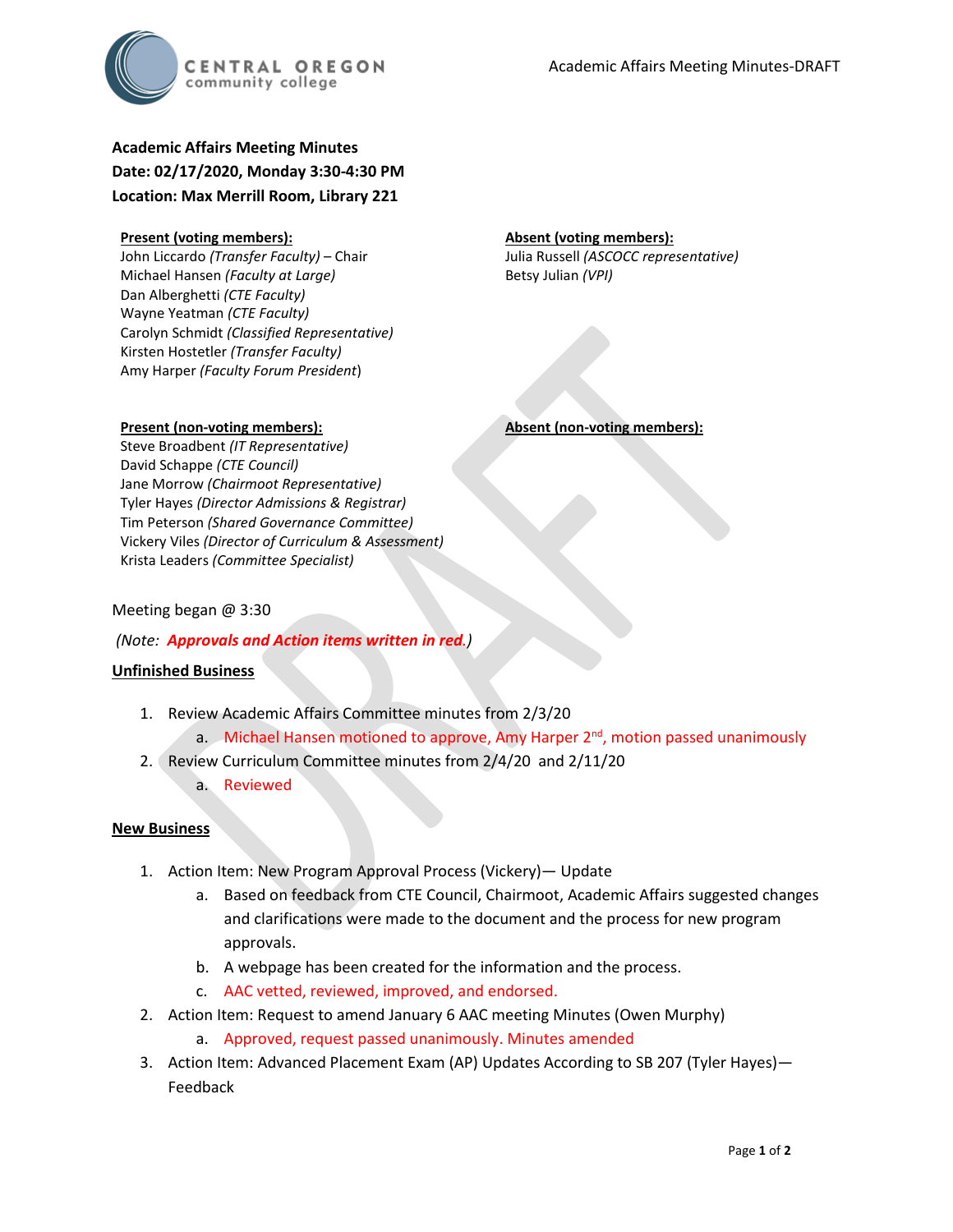

- a. Recent state law has prompted a change to the catalog to reflect an Advanced Placement score of three or higher be considered satisfactory.
- b. The 2019-2020 COCC catalog was not updated with the AP score information in spring of 2019 due to a timing issue between the passing of the law and the catalog approval process.
- c. A&R and Curriculum worked with area faculty leads to update the approved class equivalencies.
- d. Kirsten made a motion to approve, Michael  $2<sup>nd</sup>$ , motion passed unanimously.

The meeting adjourned at 4:01 pm. **Next Meeting: is March 2, 2020 3:30 – 4:30, Max Merrill room**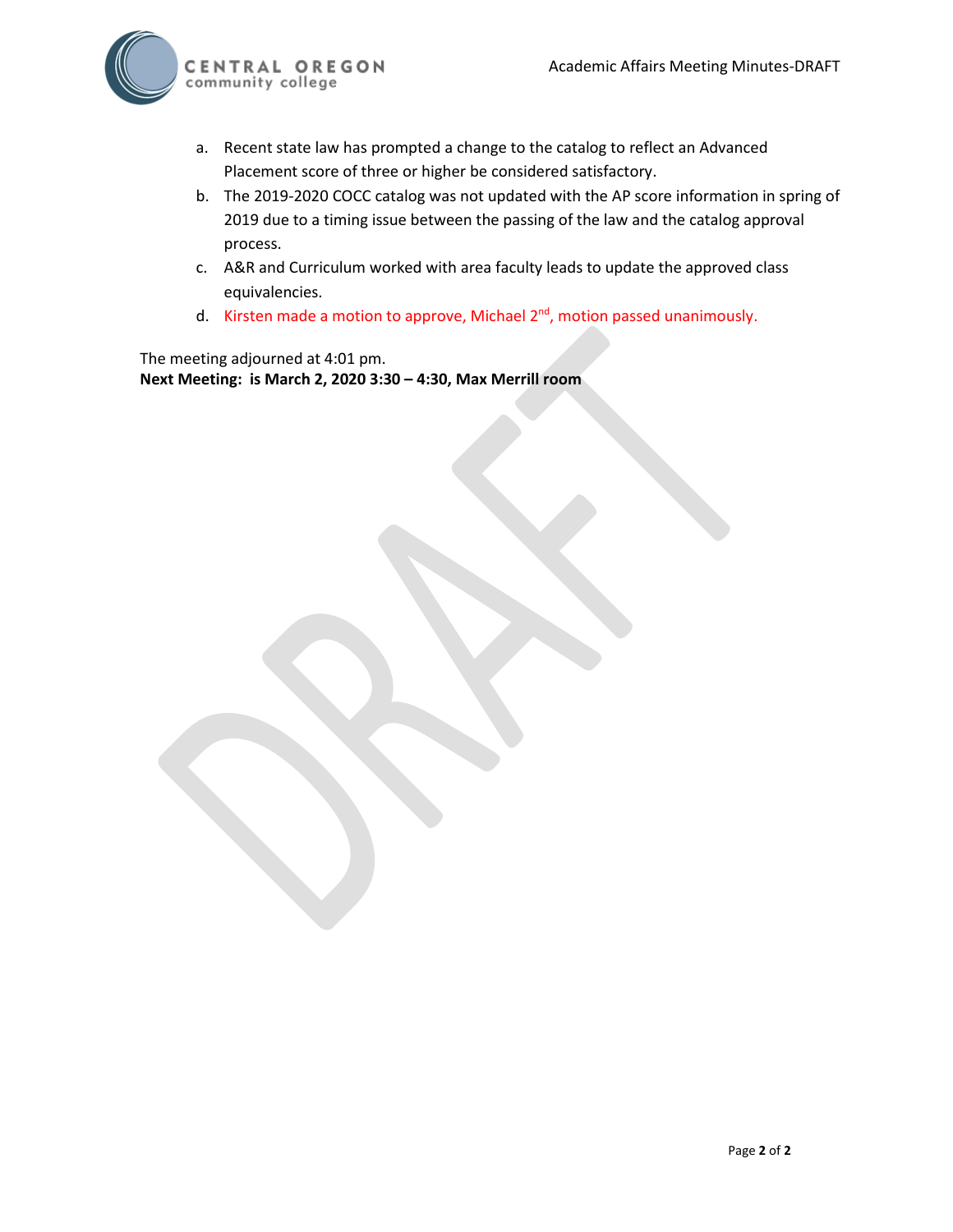*Academic Affairs Committee* 



# **Form 1: Presentation Checklist**

Sustainability Course Taskforce: Recommendations for Learning Outcomes and Criteria

**Name:** <u>Owen Murphy Electron Communications</u> of the set of the set of the set of the set of the set of the set of the set of the set of the set of the set of the set of the set of the set of the set of the set of the set

Department: <u>Health and Human Performance \_\_\_\_\_\_\_\_\_\_\_\_\_\_\_\_\_\_\_\_\_\_\_\_\_\_\_\_\_\_\_\_\_\_\_</u>

**COCC Contact Information:** \_\_\_\_\_\_\_\_\_\_\_\_\_\_\_\_\_\_\_\_\_\_\_\_\_\_\_\_\_\_\_\_\_\_\_\_\_\_\_\_\_\_\_\_\_\_\_\_\_\_\_\_\_\_\_\_\_\_\_ 383-7766, omurphy@cocc.edu

Use the instructions for this document to complete your presentation checklist; then e-mail your completed presentation checklist (*not* the instructions) to the Academic Affairs chair by his or her specified deadline. **Please note:** If an item listed is not relevant to your specific presentation to Academic Affairs, please mark as **N/A**. Use as many pages as necessary.

# **PROPOSAL OVERVIEW**

On January 6, 2020, Academic Affairs approved the formation of two taskforce groups. The first group was asked to develop a model for how COCC will establish a college-wide sustainability course designation, factoring in considerations like course setup, ease of implementation, what is best for students, etc.. The second group was asked to develop learning outcomes and criteria for sustainability-designated courses, as well as a process to vet and approve such courses. This attached document summarizes recommendations from the second group (e.g., learning outcomes, criteria, and approval process).

## **TYPE OF AGENDA ITEM**

| Information Item (requires approval of AA Chair)                                                           |
|------------------------------------------------------------------------------------------------------------|
| <b>Action Item</b>                                                                                         |
| Information and committee feedback                                                                         |
| Procedure—revision (Attach current procedure with proposed changes illustrated with track<br>changes)      |
| Procedure-new                                                                                              |
|                                                                                                            |
| Policy—revision (Attach current policy with proposed changes illustrated with track changes)<br>Policy-new |
| New academic program (Complete only items #1 and #2 on this form and attach stage 2<br>document.)          |

Other: Creation of sustainability-designated course list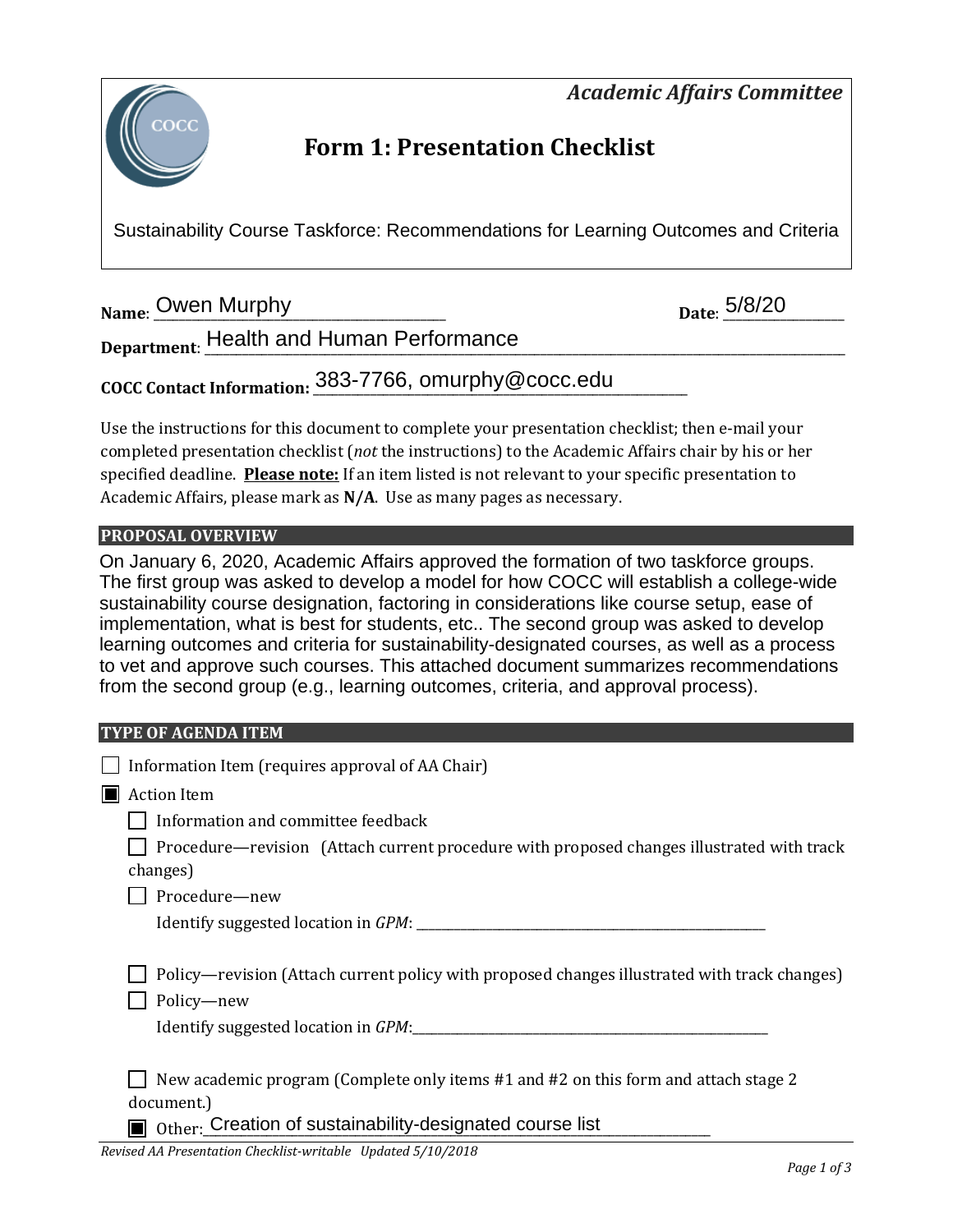## **BUDGET**

Budget impact is negligible. The taskforce recommendations involve existing committees and personnel.

## **INSTRUCTIONAL REQUIREMENTS**

There are no instructional requirements. The taskforce recommendations apply only to faculty who voluntarily elect to identify their course as "sustainability-designated".

# **OPERATIONAL NEEDS, CURRENT AND FUTURE**

The taskforce recommendations involve two existing commitees. First, we recommend that initial vetting of applications for sustainability-designated courses fall to the Sustainability Committee. This responsibility fits nicely within the existing charge of the Sustainability Committee: "... to facilitate integration of sustainability issues, science, socio/political debate and related elements into the instructional curriculum". Once vetted by the Sustainability Committee, applications for sustainability-designated courses would be passed on to the Curriculum Committee for final approval.

The taskforce recommends that faculty submit an updated syllabus and list of relevant learning assessments every five years or after significant curriculum changes, whichever comes first. If no curriculum changes are made, this periodic review would not involve the Curriculum Committee.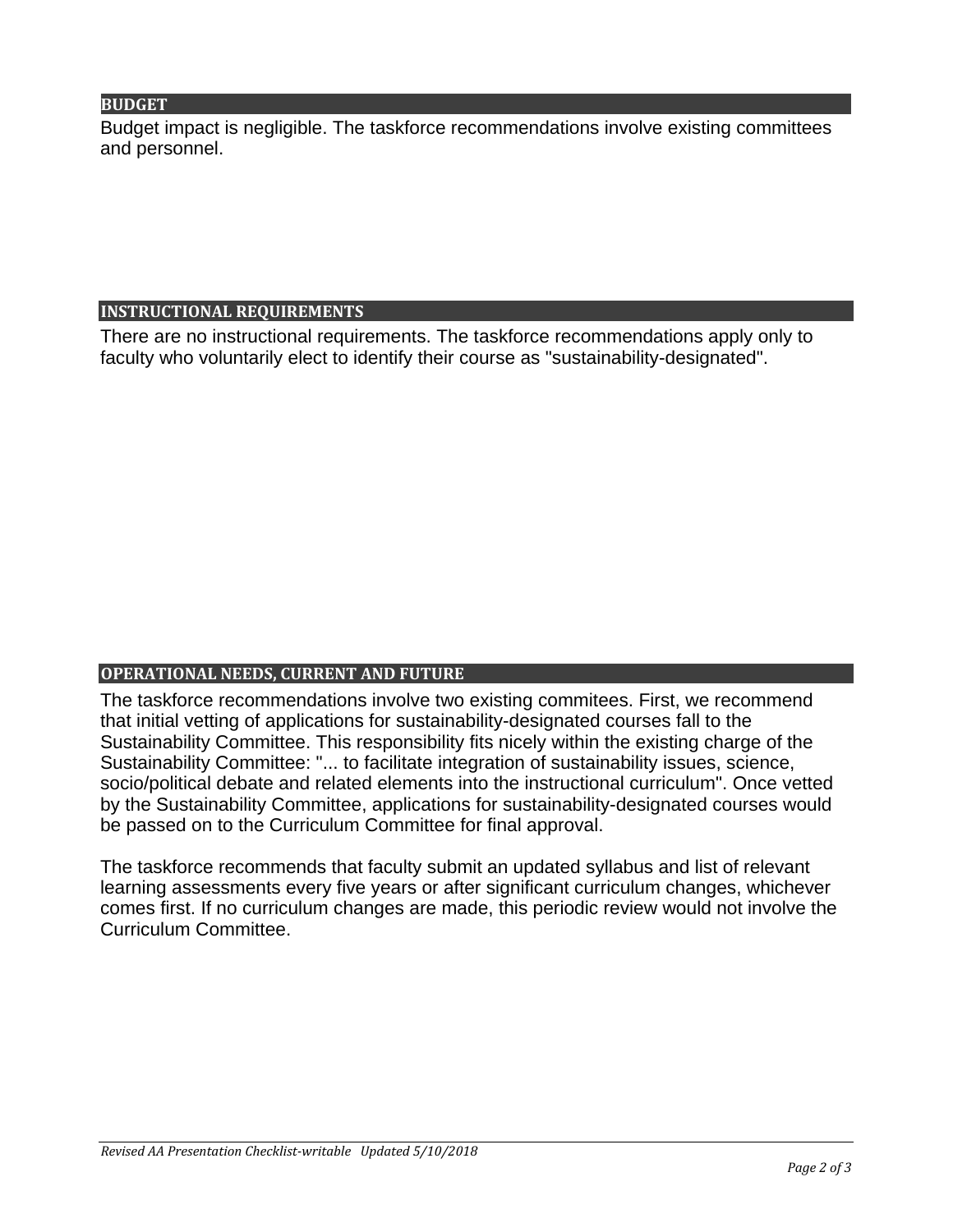## **STUDENT IMPACT**

The identification of courses as "sustainability-designated" would assist students in finding relevant and interesting courses for their degree or carreer paths. As it currently stands, there is no way for students to directly search for sustainability-related courses.

## **ANTICIPATED IMPLEMENTATION TIMELINE**

Given the existing framework of the Sustainability Committee and Curriculum Committee, we anticipate that faculty could begin to submit applications for a sustainability course designation starting Fall term, 2020. If approved by the Sustainablity Commitee, applications would be forwarded to the Curriculum Committee for final action.

However, the full implementation timeline largely depends on how the college decides to identify and publicize sustainability-designated courses. If it involves a single, stand-alone webpage, then implemenation could happen immediately. If it involves a more complex course designation process, then implentation would be delayed. Please refer to recommendations from other taskforce group.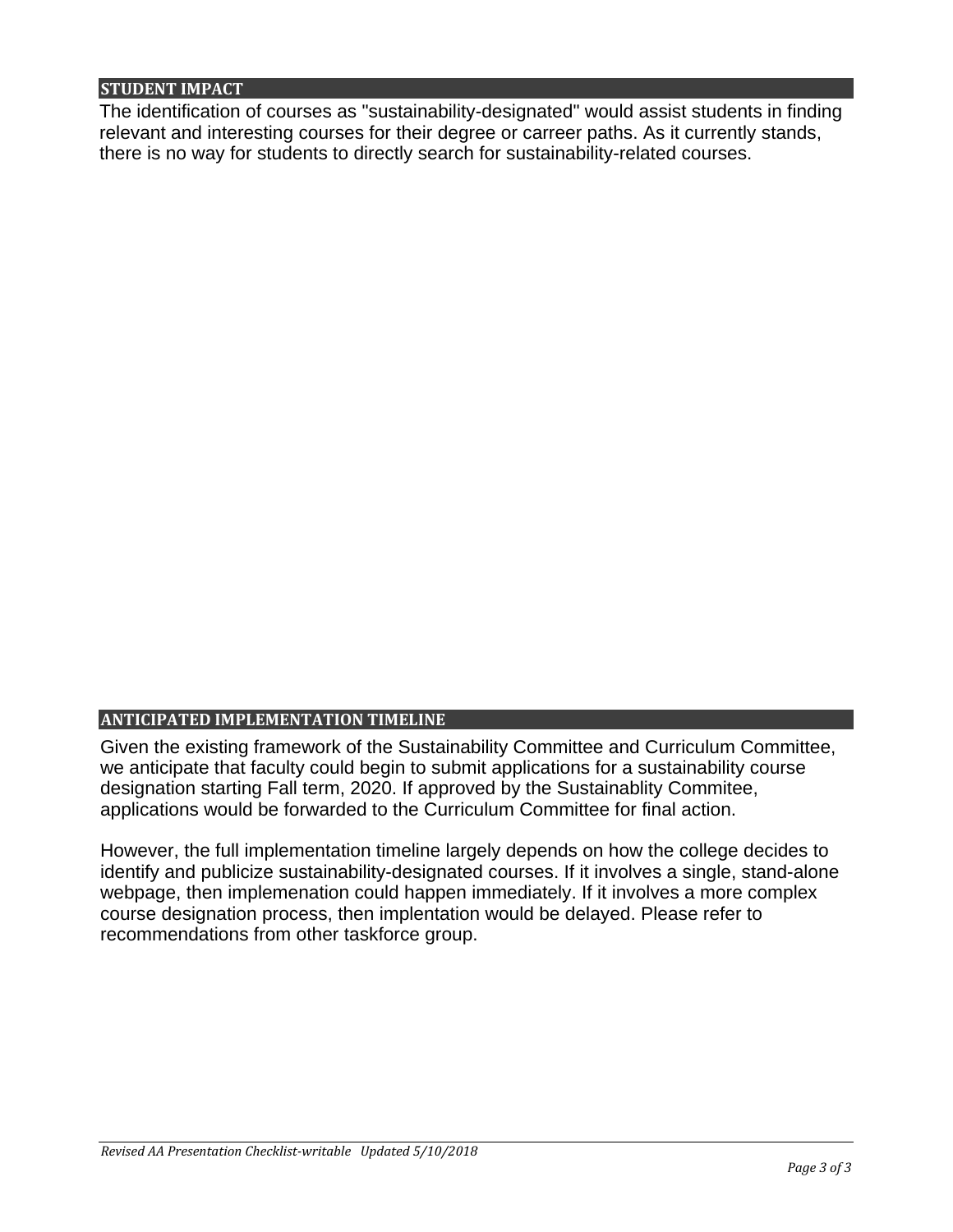#### **Taskforce on Sustainability Course Criteria and Learning Outcomes**

#### **Background**

In light of recent global environmental and social developments (e.g., climate change, pollution, health and wealth disparities, etc.), sustainability has become an increasingly prioritized topic in higher education. According to the Association for the Advancement of Sustainability in Higher Education, there are nearly 1000 institutions across the U.S. (including 146 two-year colleges) working to make their operations and curricula more environmentally and socially sustainable. Although COCC has made a number of investments in "green" infrastructure over the years (e.g., solar panel installations and electric vehicle charging stations), we have not yet collectively addressed sustainability curricula. As of 2019, six of seven public Oregon universities offer sustainability-focused courses, awards, or degrees, as do several community colleges.

### **Timeline**

This taskforce was formed in January 2020. Recommendations will be reported to Academic Affairs by the end of May 2020.

#### **Membership**

- 1. Ron Boldenow, Faculty, Natural and Industrial Resources
- 2. Owen Murphy, Faculty, Health and Human Performance
- 3. Matthew Novak, Faculty, Social Science
- 4. Hal Wershow, Faculty, Science
- 5. Annemarie Hamlin, Instructional Dean
- 6. Jared Forell, Student Services

#### **Charge**

This taskforce has the primary responsibility to make a recommendation to Academic Affairs about specific criteria and learning outcomes for sustainability-designated courses. Following are the taskforce's individual charges (**in bold print**) and our responses.

#### 1. **Interdisciplinary definion and context of sustainability**

Based on the 1987 United Nations' [Brundtland](https://sustainabledevelopment.un.org/content/documents/5987our-common-future.pdf) Report, sustainability is defined as "*meeting the needs* of the present without *compromising* the *ability* of future generations to meet their own *needs".* At Central Oregon Community College, we recognize and value the three interconnected dimensions of sustainability. *Environmental sustainability* refers to the conservation and preservation of Earth's ecosphere (e.g., clean air and water; diversity of plants, animals, insects, etc.). *Social sustainability* refers to the health and wellbeing of people (e.g., social equity and access to housing, healthcare, education, nutrition, etc.). *Economic sustainability* refers to practices that support long-term economic growth and stability without compromising environmental or social wellbeing. Sustainability education at COCC is designed to increase awareness of how human behaviors affect the interconnected nature of environmental, social, and economic systems in hopes of achieving a more sustainable future.

#### 2. **Types** of courses that are eligible for the sustainability designation.

If courses meet sustainability-based learning outcomes (see below), then the type of course (e.g., 1 credit or 4 credits, lecture or lab), does not matter. We will pursue this issue further if needed to align with statewide standards down the road.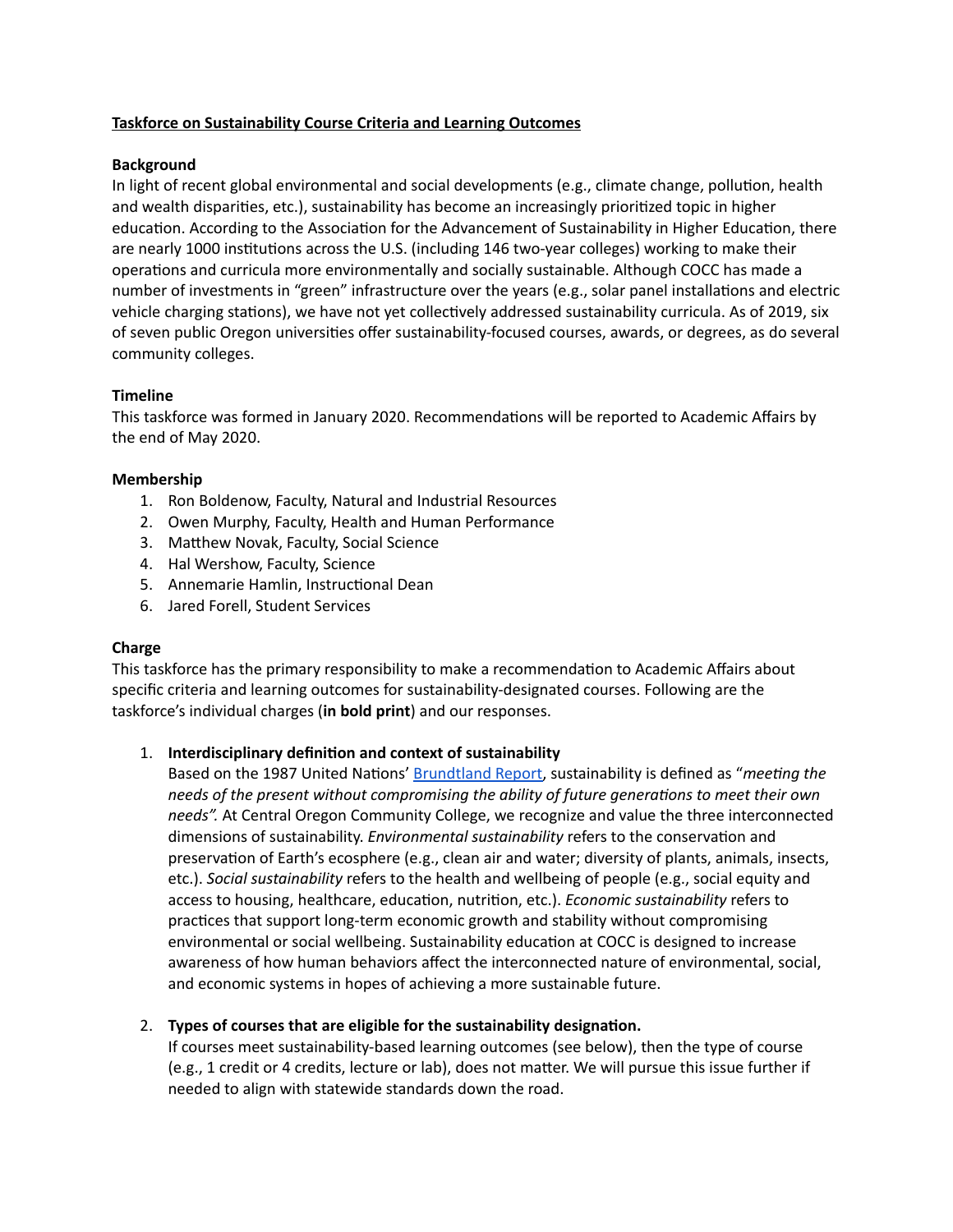- **3. Minimum course content depth or duration that will qualify for the sustainability designation.** No minimum necessary as long as chosen sustainability learning outcome(s) are met. We will pursue this issue further if needed to align with statewide standards down the road.
- 4. **Learning outcomes that are relevant to environmental and social sustainability, and appropriate across disciplines.**

Courses must incorporate at least one of the following outcomes to qualify as a sustainability-focused course.

1. Explain the interconnectedness of environmental, social, and economic systems in the context of  $\qquad \qquad$  (insert particular discipline).

2. Analyze the major environmental, social, and economic challenges and potential solutions of our time using a systems thinking approach.

3. Apply principles of sustainability to the development of personal values and professional goals.

5. **Assessment of learning outcomes (e.g., syllabus inclusion, learning acvies, and ongoing assessment).**

We suggest that sustainability-designated courses follow the existing Curriculum/Courseleaf requirements:

- 1. Inclusion of one or more of the above sustainability learning outcomes in the course syllabus.
- 2. Submission to Courseleaf of the course outline, content areas, and a grading methods statement; assessment activities associated with the grading methods statement could include class discussions, homework assignments, exam questions, student projects, student presentations, etc.

## 6. **Instructor training related to sustainability principles and pracces.**

For those faculty who are interested in learning more about sustainability concepts and/or incorporating them into their coursework, we suggest utilizing the following instructor training resources already in place at COCC. All continuing education opportunities are optional.

- 1. Teaching Academy (suggested topics by volunteer presenters)
	- 1. Introduction to Sustainability Concepts and How to Build Them Into Your Course
	- 2. Using Reflective Readings to Engage Students in Sustainability Discussions
	- 3. Experiential Learning Opportunities for Sustainability Courses
- 2. Mentoring between sustainability faculty and those who want to incorporate sustainability content into their courses.
- 3. COCC visiting scholar program

In addition, we encourage off-campus speakers or workshops (e.g., the Center for Ecoliteracy, the Association for the Advancement of Sustainability in Higher Education, the Washington Oregon Higher Education Sustainability Conference, etc.).

# 7. **Process for approving inial and ongoing sustainability-designated curriculum.**

We suggest that initial vetting of sustainability-designated courses is performed by a subgroup of faculty members on the COCC Sustainability Committee. This responsibility fits within the existing charge and [membership](https://www.cocc.edu/committees/sustainability/default.aspx) of the committee (e.g., *The Committee has a balanced responsibility... to facilitate integration of sustainability issues, science, socio/political debate and related elements into the instructional curriculum*). Once approved by the Sustainability Committee, the course proposals would then pass on to the Curriculum Committee for final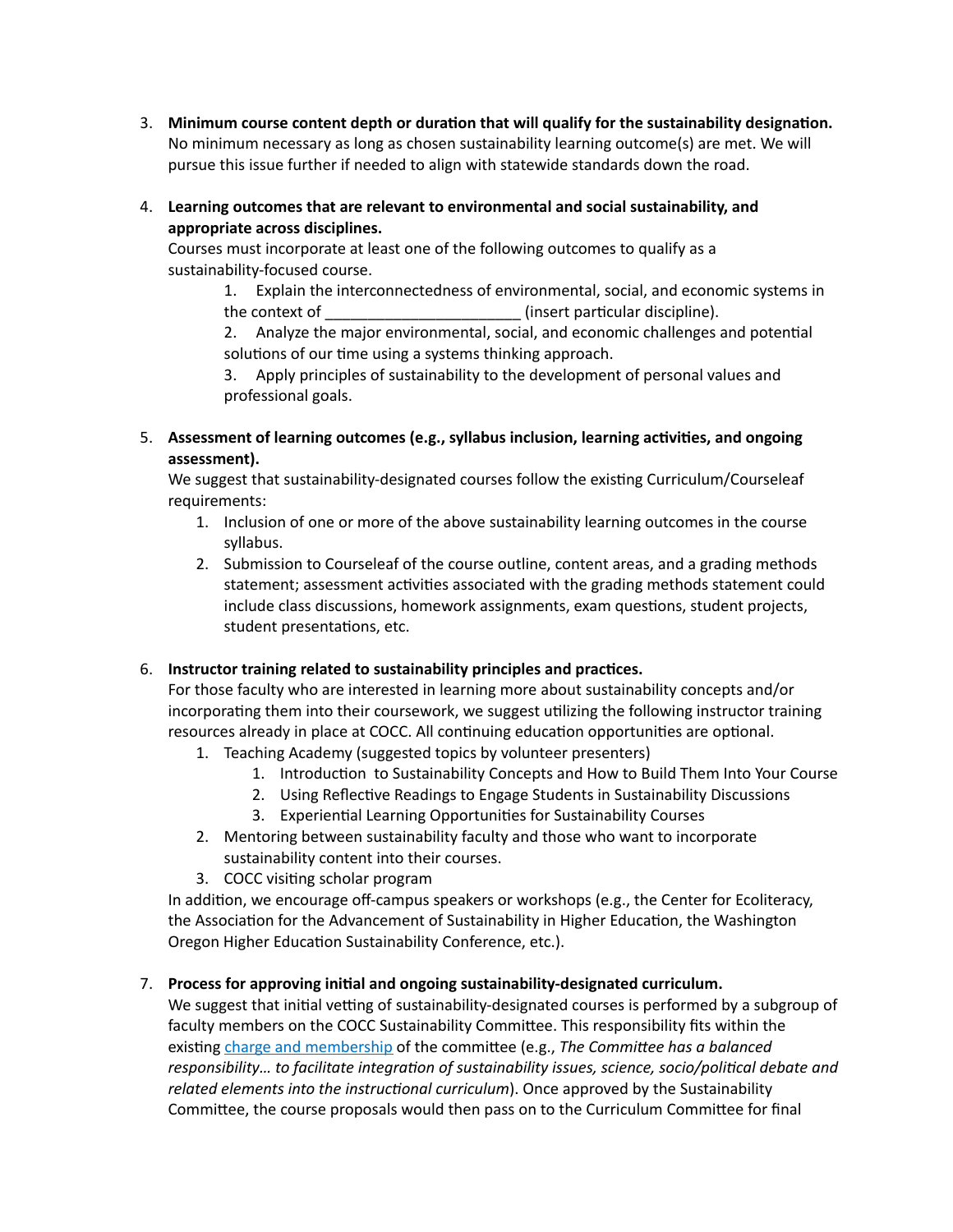approval. In order to ensure longterm adherence to the sustainability learning outcomes and assessments outlined in points #4 and #5 above, the Sustainability Committee will require faculty to submit an updated syllabus and list of relevant learning assessments every five years or after significant curriculum changes, whichever comes first; if no curriculum changes are made, these reviews will not involve the Curriculum Committee.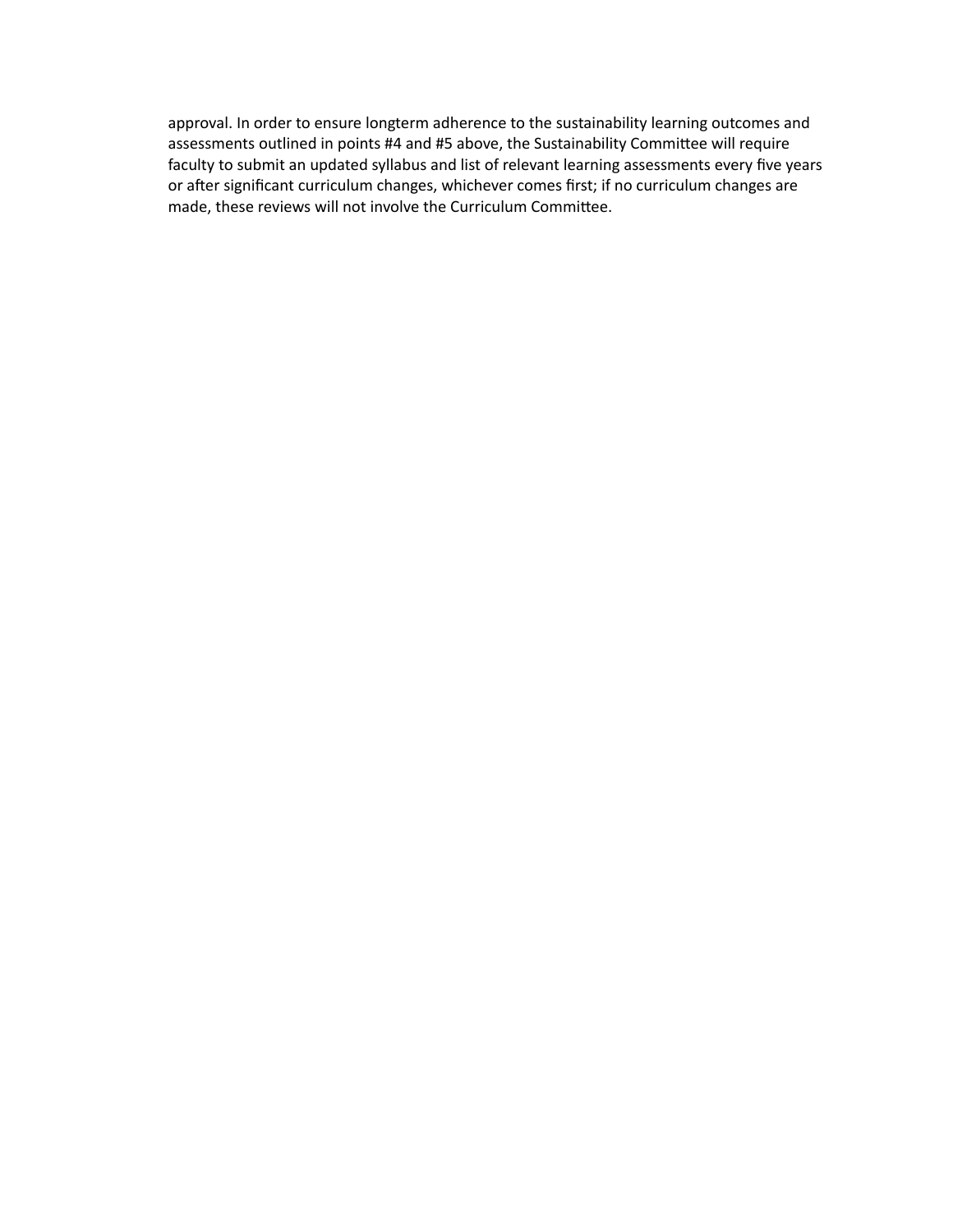



# **Sustainability course identification method**

**Name: Betsy Julian** 

Date: 3/9/2020

**Department**: \_\_\_\_\_\_\_\_\_\_\_\_\_\_\_\_\_\_\_\_\_\_\_\_\_\_\_\_\_\_\_\_\_\_\_\_\_\_\_\_\_\_\_\_\_\_\_\_\_\_\_\_\_\_\_\_\_\_\_\_\_\_\_\_\_\_\_\_\_\_\_\_\_\_\_\_\_\_\_\_\_\_\_\_\_\_\_\_\_\_\_\_\_\_\_\_\_\_\_\_\_ Instruction

**COCC Contact Information:** \_\_\_\_\_\_\_\_\_\_\_\_\_\_\_\_\_\_\_\_\_\_\_\_\_\_\_\_\_\_\_\_\_\_\_\_\_\_\_\_\_\_\_\_\_\_\_\_\_\_\_\_\_\_\_\_\_\_\_ bjulian@cocc.edu

Use the instructions for this document to complete your presentation checklist; then e-mail your completed presentation checklist (*not* the instructions) to the Academic Affairs chair by his or her specified deadline. **Please note:** If an item listed is not relevant to your specific presentation to Academic Affairs, please mark as **N/A**. Use as many pages as necessary.

## **PROPOSAL OVERVIEW**

The workgroup tasked with examining methods for identifying courses that meet Sustainability criteria recommend creating a list of courses to be included in the Special Curriculum section of the catalog.

## **TYPE OF AGENDA ITEM**

|                | Information Item (requires approval of AA Chair)                                                                                                   |
|----------------|----------------------------------------------------------------------------------------------------------------------------------------------------|
| $\blacksquare$ | <b>Action Item</b>                                                                                                                                 |
|                | Information and committee feedback                                                                                                                 |
|                | Procedure—revision (Attach current procedure with proposed changes illustrated with track<br>changes)                                              |
|                | Procedure-new                                                                                                                                      |
|                |                                                                                                                                                    |
|                | Policy—revision (Attach current policy with proposed changes illustrated with track changes)<br>Policy-new                                         |
|                | New academic program (Complete only items #1 and #2 on this form and attach stage 2<br>document.)<br>Other: to be included in curriculum standards |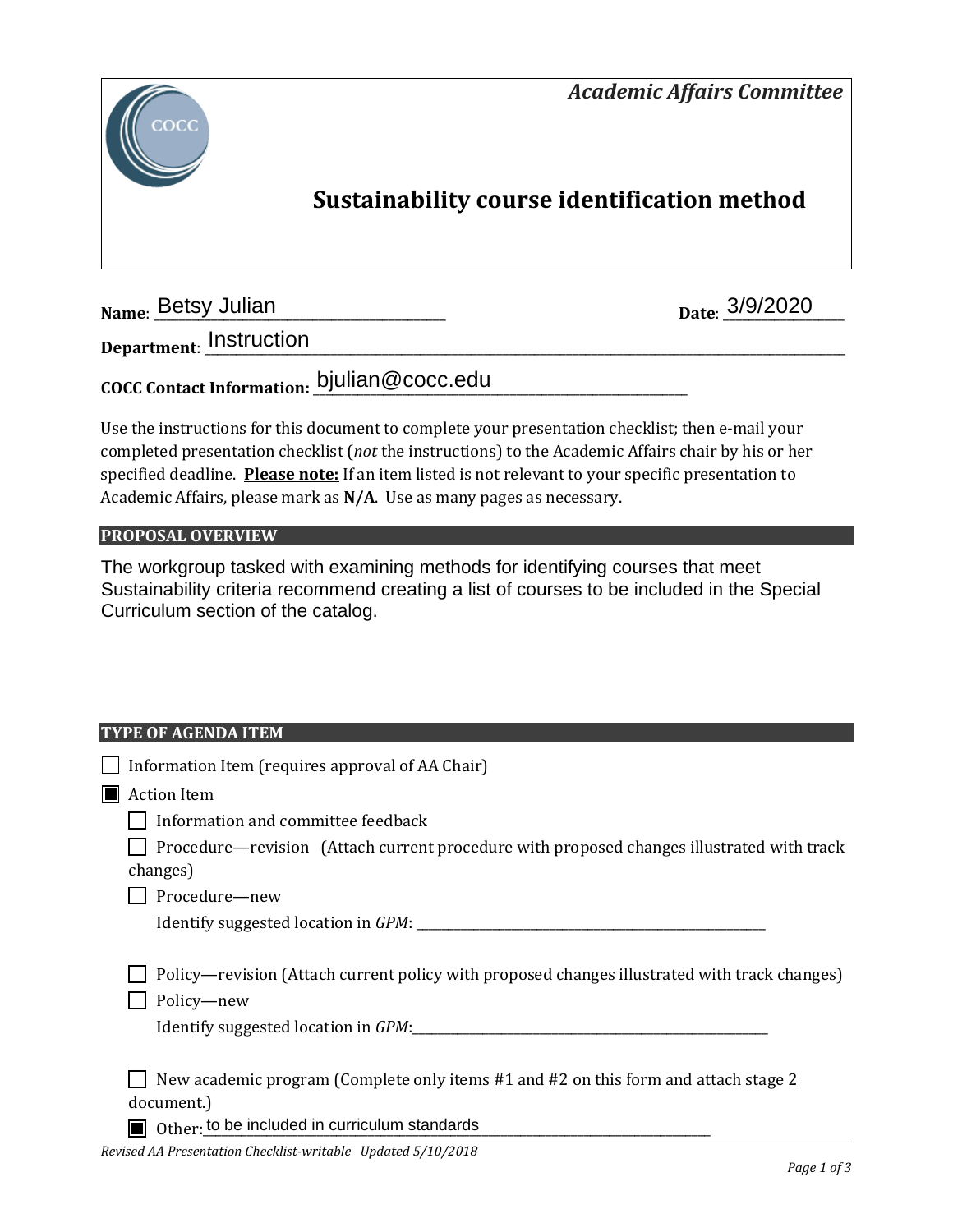none

# **INSTRUCTIONAL REQUIREMENTS**

none

# **OPERATIONAL NEEDS, CURRENT AND FUTURE**

will need to identify process by which the Sustainability list is maintained in the catalog

## **STUDENT IMPACT**

will be able to identify courses that meet Sustainability outcomes

# **ANTICIPATED IMPLEMENTATION TIMELINE**

for inclusion in 2021-22 catalog. Website showing outcomes and course list could be implemented sooner.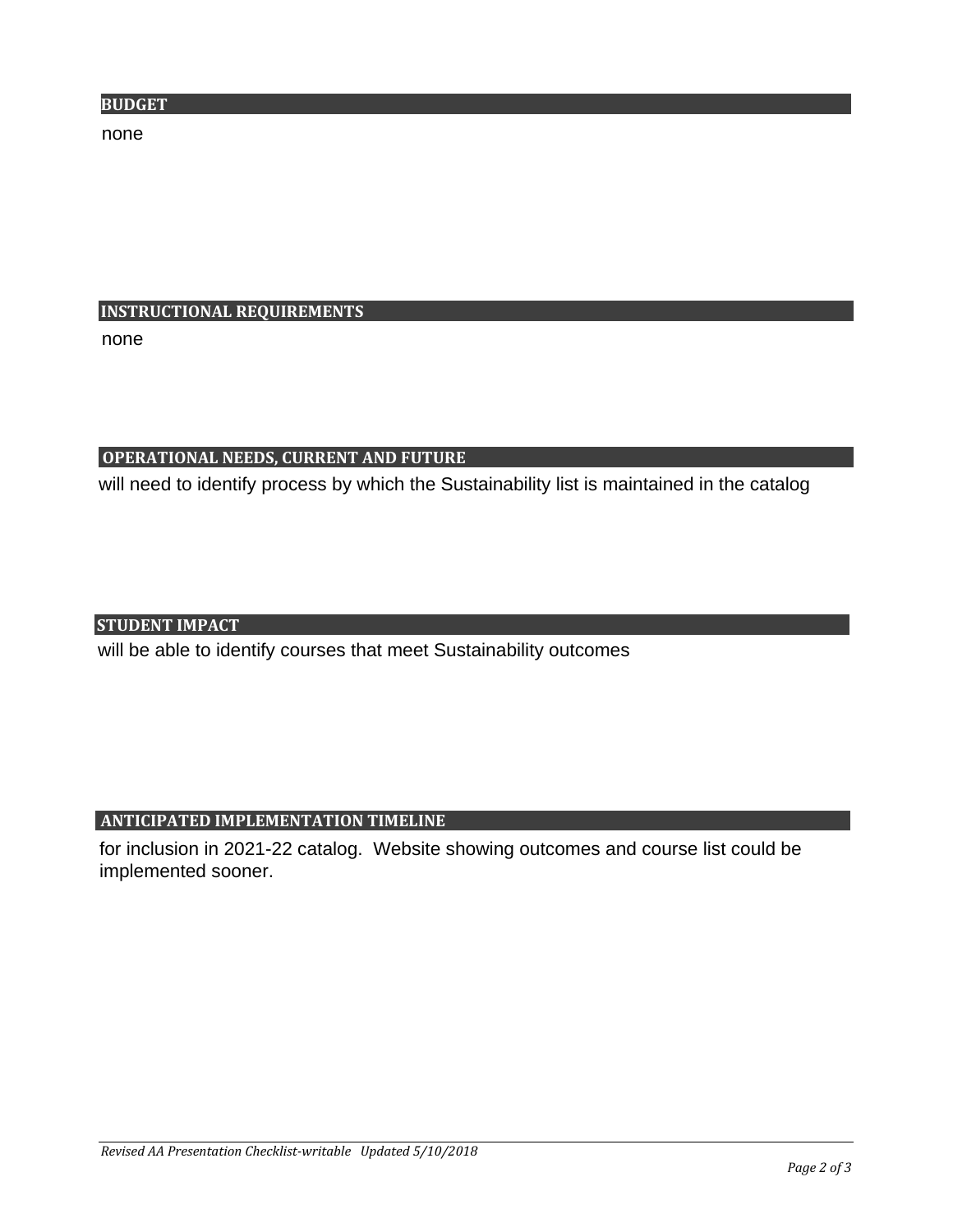#### **Sustainability Course Set-up Options (Dec. 31, 2019)**

Prepared for Academic Affairs Committee by staff in Curriculum & Assessment, A&R, Stud. Module Mgr.

#### **B A C K G R O U N D**

There is an interest in creating a standard associated with sustainability course content, identifying courses from a variety of disciplines that meet this standard, and presenting these options to students. Several other Oregon community colleges are heading in a similar direction but with varying methods.

Considering various options requires that we imagine future interest of similar applications of the option. If we do this for SUS, we want the option to work in other applications as well. We are also trying to imagine growth of SUS beyond course identification.

#### **O P T I O N S**

#### **1. List of Sustainability Courses (Identified in the course outline)**

- Courses that meet the sustainability standard are marked with a sustainability attribute code in Banner.
	- o Sustainability would be identified in approved course outline (specific location tbd but could be description, SLO, or topics)
	- o One course, SUS 101, would exist as an SUS course (displayed in schedule).
- The list is displayed in the catalog ["Special Curriculum" page](https://catalog.cocc.edu/degree-certificate-overview/special-curriculum/) and the public web sustainability page.
- Example:
	- o A list includes **FOR 208, SUS 101**, etc. and is located [in the catalog.](https://catalog.cocc.edu/degree-certificate-overview/special-curriculum/)

| <b>PROS</b>                                         | <b>CONS</b>                                                                                                                         |
|-----------------------------------------------------|-------------------------------------------------------------------------------------------------------------------------------------|
| Very flexible approach that can support change over | Though the SUS prefix would show in the schedule,                                                                                   |
| time.                                               | the full list does not.                                                                                                             |
| Most student-friendly option in transfer.           | This convention is new but not significantly different in<br>process and presentation; would take some training<br>and explanation. |
| Requires no changes to COCC program requirements.   |                                                                                                                                     |
| Most efficient to implement.                        |                                                                                                                                     |

Considerations:

1. Schedule brainstorm: Can we present these courses in the schedule? If we present these courses, would other categories also want to show in the schedule? Can the schedule sort by attribute code in the future?

#### **2. Identify Sustainability courses with an identical SUS-suffix course**

- Courses that meet standard are marked with a sustainability attribute code.
	- o One course, SUS 101, would exist only as an SUS course.
	- o Courses from various disciplines would use a suffix to denote sustainability (current equivalent to non-SUS course).
- Courses would be offered in either the standard format or sustainability format with suffix.
- Example:
	- o **FOR 208 Soils: Sustainable Ecosystems** and **FOR 208S Soils: Sustainable Ecosystems SUS**

| Pros                                                   | Cons                                                      |
|--------------------------------------------------------|-----------------------------------------------------------|
| Makes SUS transparent in all course titles, which show | Need to identify internal set up guidelines to maintain   |
| in the schedule and GT                                 | two version of a course, section                          |
| Maintenance: easier to maintain if course relationship | This convention is new but not significantly different in |
| ends (inactivate SUS course)                           | process and presentation; would take some training        |
|                                                        | and explanation.                                          |
| Clean transfer setting; no complexity to students      | Need to maintain multiple versions of the course.         |